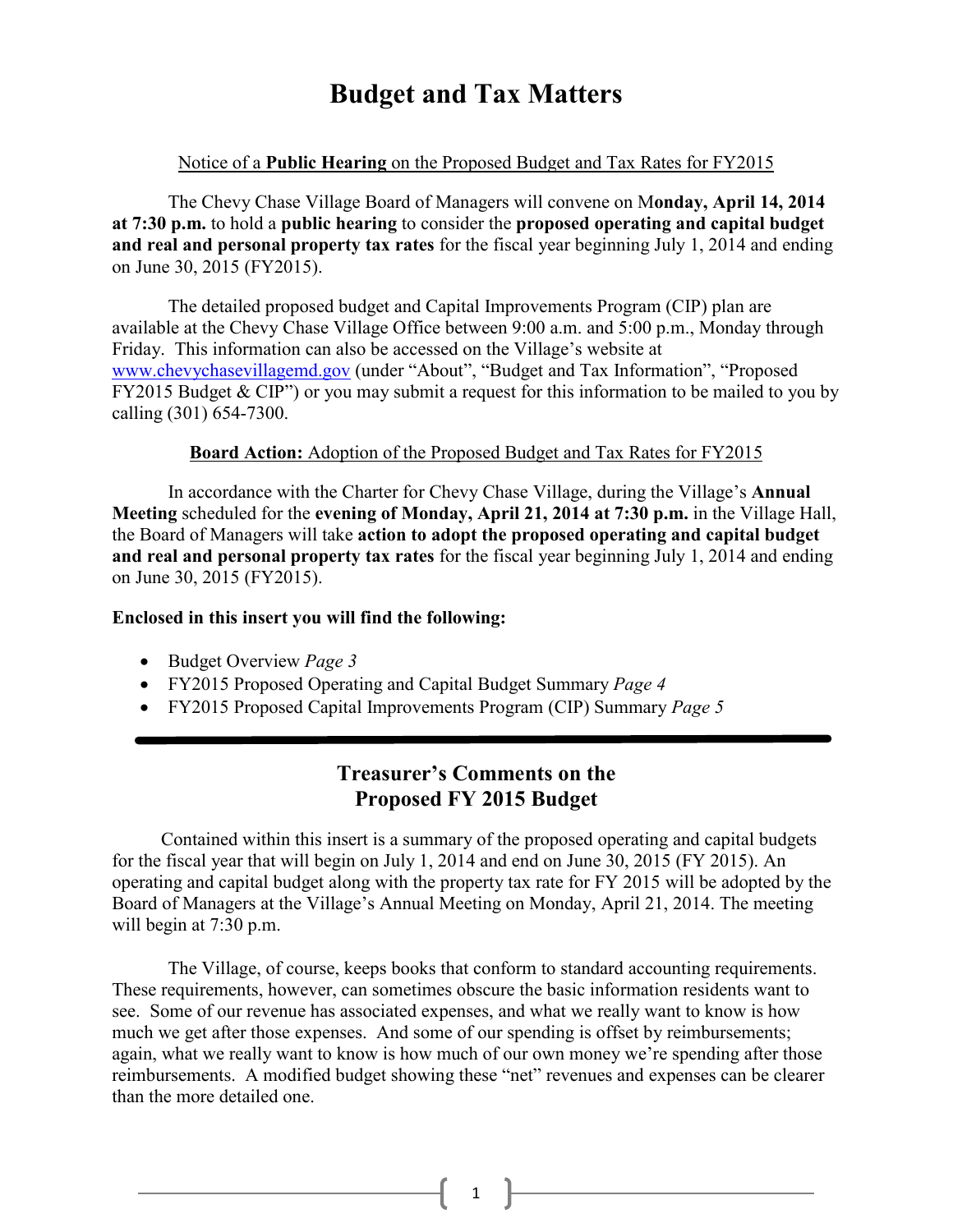So we are providing both. In addition to the full operating budget and capital expenditure presentations, we are providing a one-page **Budget Overview**. The overview shows where we expect to get our money and how we plan to spend it. On that overview we have "netted out" two numbers:

- (1) The street maintenance expenditure shown is only what we will spend over and above spending for which utility companies will reimburse us,
- (2) The *SafeSpeed* revenue shown is only what remains after we pay the company that provides the *SafeSpeed* cameras.

The second reason for the **Budget Overview** page is that *SafeSpeed* revenue is often misunderstood. Even after the *SafeSpeed* vendor fees are deducted from the gross revenue, the remainder is not all available for discretionary spending. We have substantial internal expenses for the *SafeSpeed* program, mostly for the cost of police and administration personnel who spend part or all of their time on administering the program. To make this easier to see we have provided a single line for *SafeSpeed* operating expenses, then on the lines for Police and for General Administration we have shown only the amounts beyond what was allocated to *SafeSpeed.*

For every revenue or expense item in the **Budget Overview** we have shown the proposed amount for FY 2015, the percentage change from our current projections for FY 2014, and in some cases a comment about the reason for the change from 2014.

The proposed budget generally reflects a "business as usual" approach to governmental services and operations with no major planned operational changes, and reflects a continued Capital Improvement Program for maintaining Village vehicles and equipment and improvements to the Village's infrastructure. Most of the planned spending increase over last year comes from three one-year capital expense items: we plan to contribute 25% of the development cost for the new Western Grove park (the remainder comes from Montgomery County), the Village Hall needs substantial roof work, and we have planned for replacing all our street lights with LED lights, although the decision to move forward with this will depend on the outcome of a test period that's currently underway.

We are fortunate enough to have accumulated a substantial reserve in past years when tax receipts were unusually high. There is general agreement on the Board and in the Budget Committee that we would start to get uncomfortable with a reserve level of less than \$3 million. Some reserve is needed to handle the uneven cash flow that comes from tax receipt timing, and it's prudent to have enough reserve to handle an unusual weather event or other unexpected need for cash. But as the overview shows, we expect to have twice that amount at the end of FY 2015, even after planning for a draw on reserves. The proposed budget includes a reduction in the property tax rate intended to keep our reserves at a reasonable level.

Respectfully submitted,

Gary Crockett Board Member and Treasurer

2  $\|$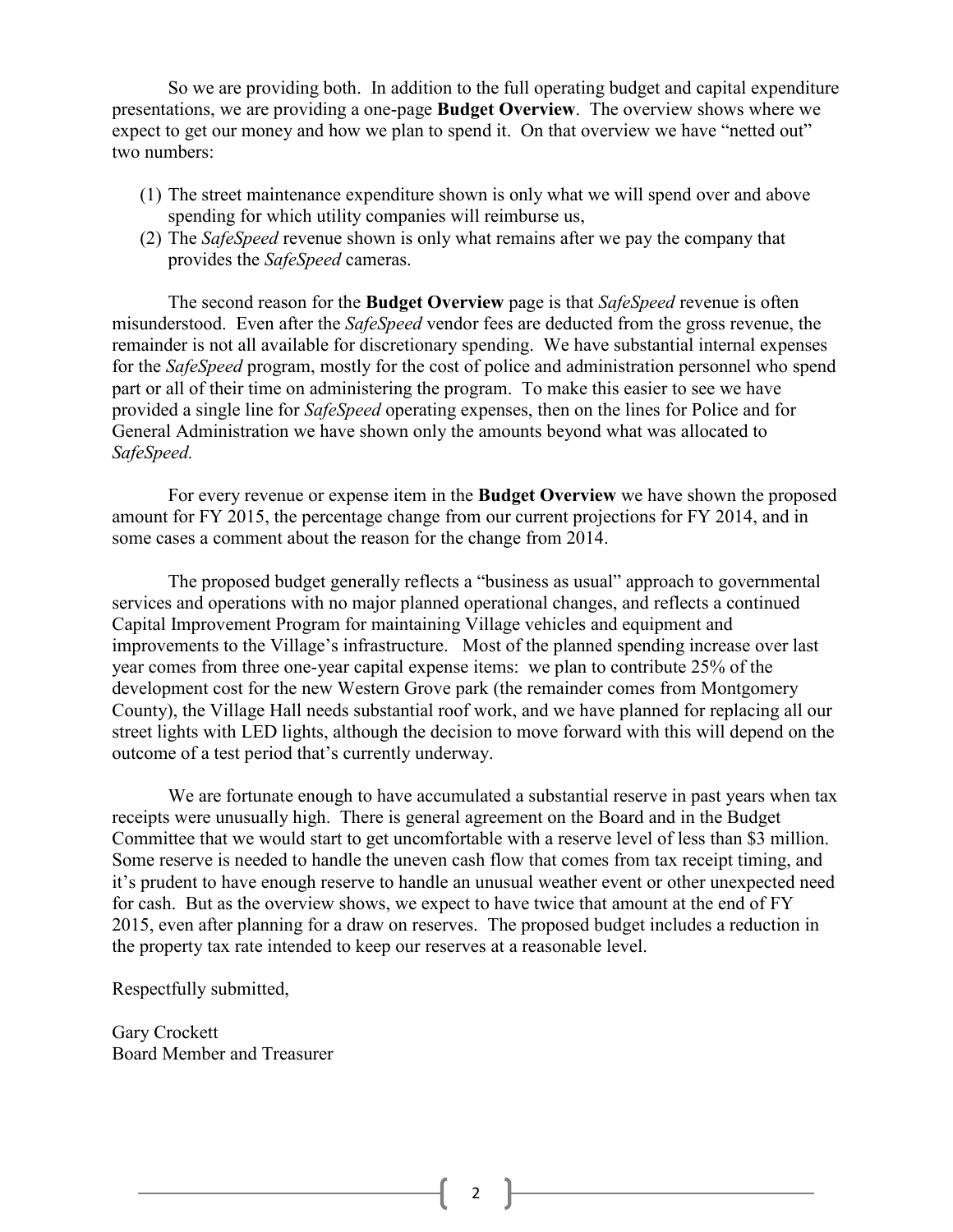#### **Budget Overview Amended 4/10/2014 (Corrected figure highlighted in yellow.)**

|                                              | Proposed<br>Difference from |                   | <b>Comments</b>                                                                                            |  |  |
|----------------------------------------------|-----------------------------|-------------------|------------------------------------------------------------------------------------------------------------|--|--|
|                                              | FY 2015 Budget              | Projected FY 2014 |                                                                                                            |  |  |
| <b>PROJECTED SOURCES OF FUNDS</b>            |                             |                   |                                                                                                            |  |  |
|                                              |                             |                   | Basically the same figure except rounded down to be                                                        |  |  |
| Income Tax                                   | 2,600,000                   | $-2\%$            | conservative.                                                                                              |  |  |
| Property Tax                                 | 940,500                     | $-13%$            | The Board is proposing a \$150,000 reduction in the<br>projected Real Property Tax revenue.                |  |  |
| Other                                        | 454,212                     | $+2%$             |                                                                                                            |  |  |
| SafeSpeed (net of vendor contract expense)   | 603,500                     | $-11%$            | Assuming continued driver "learning curve" on<br>number of issued citations.                               |  |  |
| <b>Total Projected Funds (net)</b>           | 4,598,212                   | $-6%$             |                                                                                                            |  |  |
| <b>PLANNED USES OF FUNDS</b>                 |                             |                   |                                                                                                            |  |  |
| Police (net of SafeSpeed)                    | 789,000                     | $+3%$             | Due to normal personnel cost increases partially<br>offset by lower operations costs.                      |  |  |
| SafeSpeed Operating Expenses (net of vendor) | 572,347                     | $+2%$             |                                                                                                            |  |  |
| Communications                               | 345,266                     | $+1\%$            |                                                                                                            |  |  |
| Public Works                                 | 879,460                     | $+3%$             |                                                                                                            |  |  |
| General Government (net of SafeSpeed)        | 697,395                     | $+10%$            | Due to filling a previously vacant permanent position<br>and normal annual personnel cost increases.       |  |  |
| Legal Services                               | 100,000                     | $+50%$            | Reflects anticipated usage of legal services for<br>various matters.                                       |  |  |
| Village Hall                                 | 88,325                      | $-7%$             | Lower due to a one-time payment pursuant to Post                                                           |  |  |
| Parks, Trees & Greenspace                    | 195,320                     | $+3%$             | New infrastructure maintenance program: contract                                                           |  |  |
| <b>Street Light Operating Expenses</b>       | 42,500                      | $0\%$             |                                                                                                            |  |  |
| Misc. Capital Equipment Purchases & Projects | 334,000                     | $+58%$            | Due to increase in Capital Equipment purchases and<br>traffic & park hydrology engineering studies.        |  |  |
| Street Maintenance (net of WSSC)             | 200,000                     | $+5%$             |                                                                                                            |  |  |
| Village-Wide Sidewalk Replacement Project    | 140,000                     | $-62%$            | Final year of a multi-year capital project, with fewer<br>areas in need of replacement in this final year. |  |  |
| <b>Street Light Upgrades</b>                 | 289,000                     | N/A               | Conversion to LED streetlights subject to approval<br>pending the current pilot program.                   |  |  |
| Western Grove Park Development               | 250,000                     | N/A               | Village's contribution toward the development of the<br>Western Grove Urban Park.                          |  |  |
| Village Hall Repairs                         | 200,000                     | N/A               | Series of structural repairs to the Village Hall,<br>including a roof replacement.                         |  |  |
| Brookville Road Sidewalk Maintenance         | 150,000                     | N/A               | New project to fortify the Brookville Road sidewalk.                                                       |  |  |
| <b>Total Planned Expenditures (net)</b>      | 5,272,613                   | $+22%$            |                                                                                                            |  |  |
| <b>Planned Draw on Reserves:</b>             | (674, 401)                  |                   |                                                                                                            |  |  |
| <b>Planned Reserves Remaining:</b>           | 6,107,265                   |                   |                                                                                                            |  |  |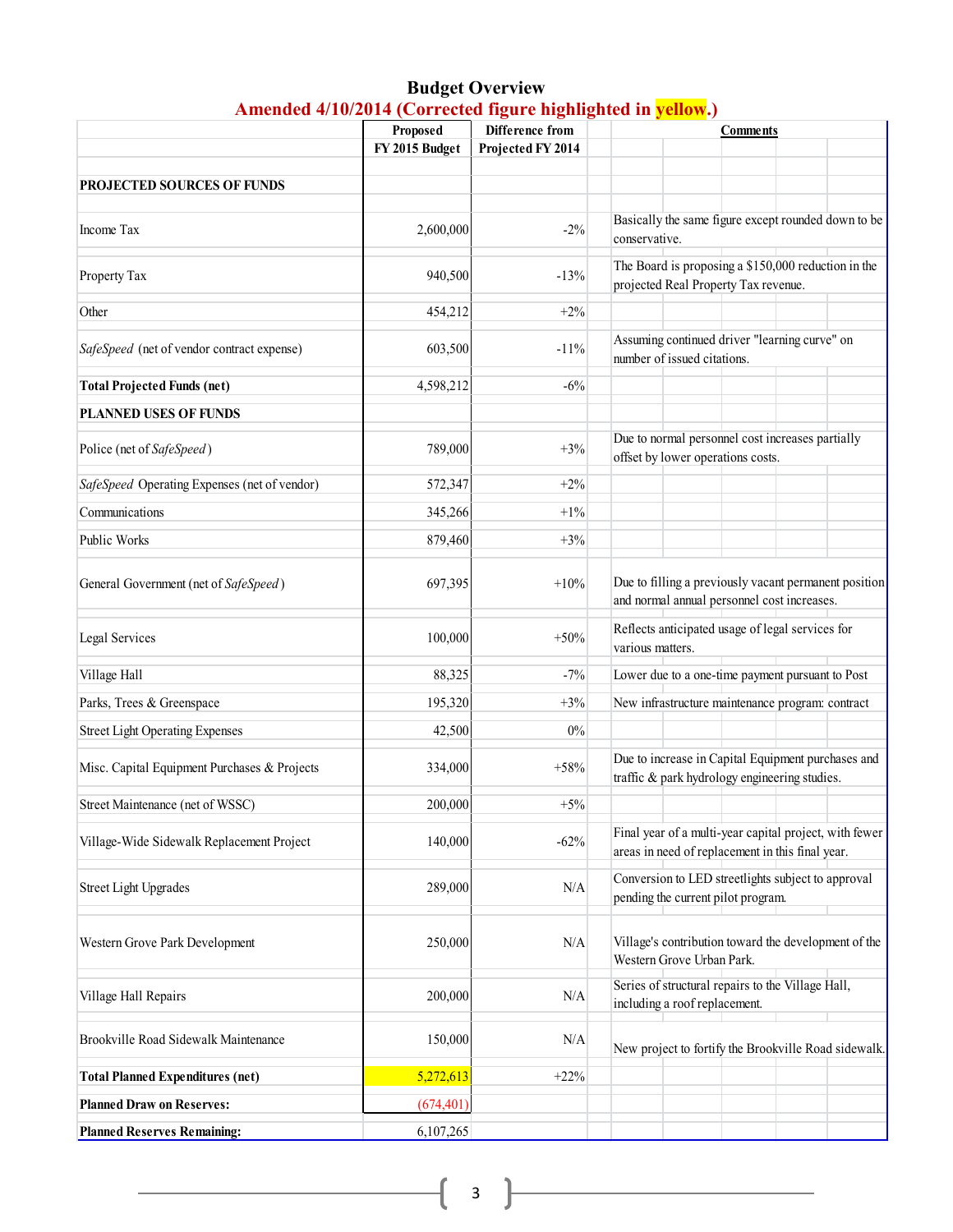|                                             | <b>General Funds and SafeSpeed Budgets</b> |            |                         |
|---------------------------------------------|--------------------------------------------|------------|-------------------------|
|                                             | <b>Proposed</b>                            |            |                         |
| I. Revenue                                  |                                            |            | <b>FY2015</b>           |
| Income Tax                                  |                                            |            | 2,600,000               |
| <b>Property Tax</b>                         |                                            |            | 940,500                 |
| Investments & Misc. Income                  |                                            |            | 44,701                  |
| <b>Cost Recoveries/Grants</b>               |                                            |            | 409,511                 |
| <b>Citation Revenue</b>                     |                                            |            | 1,392,500               |
| <b>WSSC/Washington Gas Revenue</b>          |                                            |            | 280,000                 |
| <b>Total Revenue</b>                        |                                            |            | 5,667,212               |
| II. Costs                                   |                                            |            |                         |
|                                             |                                            |            |                         |
| A. On-going Programs                        | Personnel                                  | Operations | Total                   |
| <b>Department Services</b>                  |                                            |            |                         |
| Police                                      | 1,242,427                                  | 865,920    | 2,108,347               |
| Communications                              | 325,346                                    | 19,920     | 345,266                 |
| <b>Public Works</b>                         | 570,560                                    | 308,900    | 879,460                 |
| <b>General Government</b>                   | 616,355                                    | 123,040    | 739,395                 |
| Legal Counsel-General                       |                                            | 100,000    | 100,000                 |
| Facilities, Fleet, & Infrastructure         |                                            |            |                         |
| <b>Village Hall</b>                         |                                            | 88,325     | 88,325                  |
| Parks, Trees, & Greenspace                  |                                            | 195,320    | 195,320                 |
| Lights                                      |                                            | 42,500     | 42,500                  |
|                                             |                                            |            |                         |
| Subtotal                                    | 2,754,688                                  | 1,743,925  | 4,498,613               |
| <b>Surplus/Deficit</b>                      |                                            |            | 1,168,599               |
| <b>B. Capital Projects</b>                  |                                            |            |                         |
| Equipment                                   |                                            |            |                         |
| Public Works Equipment                      |                                            |            | 21,000                  |
| <b>Crime Fighting Technology</b>            |                                            |            | 20,000                  |
| <b>General Government Vehicle</b>           |                                            |            | 40,000                  |
| <b>Police Vehicle</b>                       |                                            |            | 40,000                  |
| <b>Police Radios</b>                        |                                            |            | 35,000                  |
|                                             | <b>General Government Equipment</b>        |            |                         |
| <b>Recycling Bins</b>                       |                                            |            | 36,000                  |
| Projects                                    |                                            |            |                         |
| Sidewalk Maintenance                        |                                            |            | 3,500                   |
| <b>Street Maintenance</b>                   |                                            |            | 480,000                 |
| Village-Wide Sidewalk Replacement           |                                            |            | 140,000                 |
| <b>Street Light Upgrades</b>                |                                            |            | 289,000                 |
| <b>Western Grove Park</b>                   |                                            |            | 250,000                 |
| Laurel Park and W. Kirke Intersection Study |                                            |            | 50,000                  |
| Laurel Park Hydrology Study                 |                                            |            | 75,000                  |
| <b>Village Hall Repairs</b>                 |                                            |            | 200,000                 |
| <b>Street Signage</b>                       |                                            |            | 10,000                  |
| <b>Brookville Road Sidewalk Maintenance</b> |                                            |            | 150,000                 |
| Subtotal                                    |                                            |            | 1,843,000               |
|                                             |                                            |            |                         |
| <b>Total Costs</b>                          |                                            |            | 6,341,613<br>(674, 401) |
|                                             | III. Budgeted Deficit/Draw on Reserves     |            |                         |